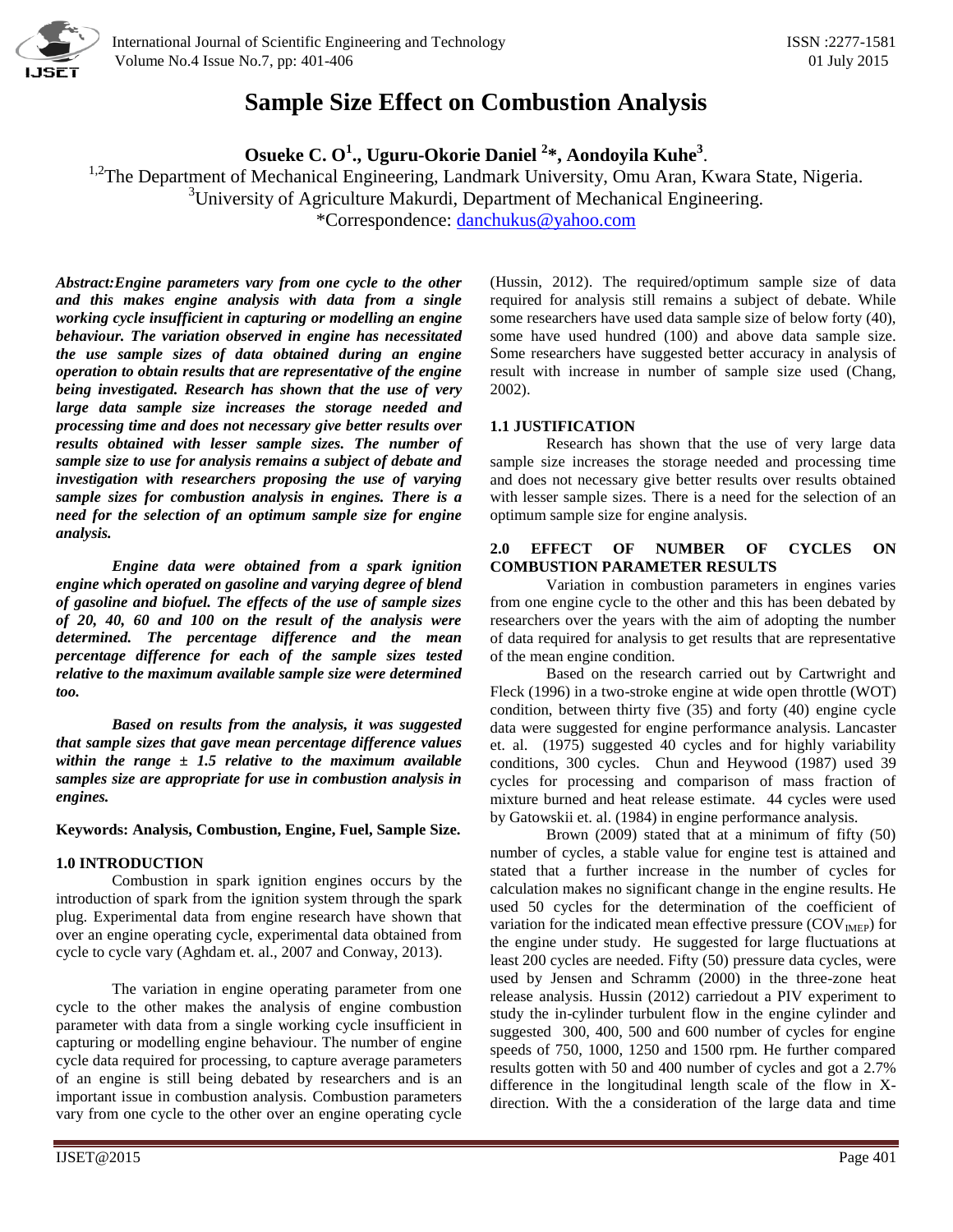

storage requirement, he suggested that 50 cycles was considered a relatively acceptable solution.

For statistical validation of a one-zone burn-rate analysis, Cheung and Heywood (1993) recommended the use of more than 100 cycles. Hayes et. al. Noted that in most heat release programs, between 100 to 300 cycles were used by researchers. The effect of number of cycles used on the result of an engine's indicated mean effective pressure (IMEP) result obtained was investigated by Burnt and Emtage (1996). Burnt and Emtage (1996), foundout that an increase of the number of cycle to use to 100 cycles, gave less than 1% error of IMEP and they reported that they was no considerable difference in result for an increase in the cycle number from 100 to 300 cycles and finally 150 cycles was recommended for analysis.

# **2.1 COMBUSTION PARAMETERS**

### **2.1.1 Mean Effective Pressure**

The pressure data obtained during an engine cycle can be used to calculate the work transfer from the expanding combusting mixture of air and fuel in the combustion chamber to the engine piston. Mean Effective Pressure (MEP) being a measure of an engine capacity to do work, is independent of the engine displacement.

Mean Effective Pressure (MEP) quantity can be divided into three types (Heywood, 1988):-

- $\triangleright$  Indicated Mean Effective Pressure (IMEP)
- **Brake Mean Effective Pressure (BMEP)**
- Friction Mean Effective Pressure (FMEP)

## **2.1.2 Indicated Work per Cycle**

Indicated work per cycle is the summation of work done in an engine cycle. In engine combustion analysis, indicated work per cycle  $(W_{c,i})$ ; is obtained by the numerical integration of the cylinder pressure and cylinder volume (PVdiagram) curve of the engine cycle.

$$
W_{c,i} = \oint P dV \qquad (2.1)
$$

The Indicated Work obtained from an engine cycle could be expressed as: gross indicated work, net indicated work or pumping indicated work. This depends on the method of calculation Heywood (1988) and Brown (2009).

The Gross Indicated Work per cycle  $(W_{g,i})$ : This is the work delivered to the piston over the compression and expansion strokes (i.e. when the inlet valves/ports and exhaust valves/ports are closed in the 4 and 2 stroke engines).

$$
W_{g,i} = \int_{IPC}^{EPO} P dV
$$
 (2.2)

Net Indicated Work per cycle  $(W_{n,i})$ , being the work delivered to the piston during the induction, compression, expansion and exhaust strokes.

$$
W_{n2s,i} = \int_{0}^{360} PdV \text{ and } W_{n4s,i} = \int_{0}^{720} PdV \quad (2.3)
$$

Where,

 $W_{n2s,i}$  = Net Indicated Work for a 2-stroke cycle

 $W_{n4s,i}$  = Net Indicated Work for a 4-stroke cycle

Pumping Indicated Work  $(W_{p,i})$  is the difference between the Gross Indicated Work and Net indicated Work.

Pumping indicated work  $(W_{p,i})$  = Net indicated work  $(W_{nj})$  - Gross indicated work  $(W_{j})$ 

# **2.1.2.1 Calculation of Indicated Mean Effective Pressure (IMEP)**

The division of the gross indicated work per cycle by the engine's swept volume gives the Gross Indicated Mean Effective Pressure while the Net Indicated Mean Effective Pressure is obtained by dividing the Net Indicated Work per cycle by its effective engine volume. The difference between the gross (GMEP) and Net Mean Effective Pressure per cycle (NMEP) gives the Pumping Mean Effective Pressure (PMEP) as shown in the equations below.

Gross Mean Effective Pressure was used for all the calculations that involved Indicated Mean Effective Pressure

$$
(IMEP).IMEP = \frac{W_{g,i}}{V_s}
$$
 (2.4)

Where,

*Vs* is the swept volume of the engine cylinder at the inlet port closure (IPC), since the exhaust port closes before the engine in LUPOE.

Chang (2002) calculated the IMEP of an engine fuelled with natural gas thus:

$$
IMEP = \frac{\Delta \theta}{V_s} \sum_{i=\theta_0}^{\theta_n} P(i) \frac{dV}{d\theta} \tag{2.5}
$$

Where,

 $V_s$  is the swept volume of the engine cylinder (m<sup>3</sup>),

Δθ range of engine crank angle,

*V* is the corresponding engine volume at an engine crank angle,

 $P(i)$  is the corresponding engine pressure at an engine crank angle,

 $\theta_0$  is the BDC induction crank angle position

 $\theta_n$  is the BDC exhaust crank angle position

## **2.1.3 Cycle -To-Cycle Variation**

During combustion in internal combustion engines, specifically in reciprocating engines; variation of the pressure trace curves, magnitude of peak pressures and the crank angle of the cycle peak pressure occurrence are observed from one cycle to the other. The variations from cycle-to-cycle in combustion processes limits the range of lean equivalence ratio, which could be used to achieve low emission, low fuel consumption, appropriate or required engine drivability required, power output and the overall improvement in engine efficiency (Curto-Risso et al., 2013). The non-repeatability of instantaneous combustion rate between different cycles at nominally identical operating condition has been identified as a limiting factor in determining the performance of an engine (Aghdam et al., 2007). This is known as cycle-to-cycle variation.

#### **2.1.4 Mass Fraction Burn**

Mass fraction burned is an important engine combustion parameter which reflects an engine performance. It shows the amount of fuel burned against crank angle during combustion duration in an engine (Shayler and Wiseman, 1990). The variation of the fuel mass burned expressed as a percentage of the total mass of fuel burned during the combustion cycle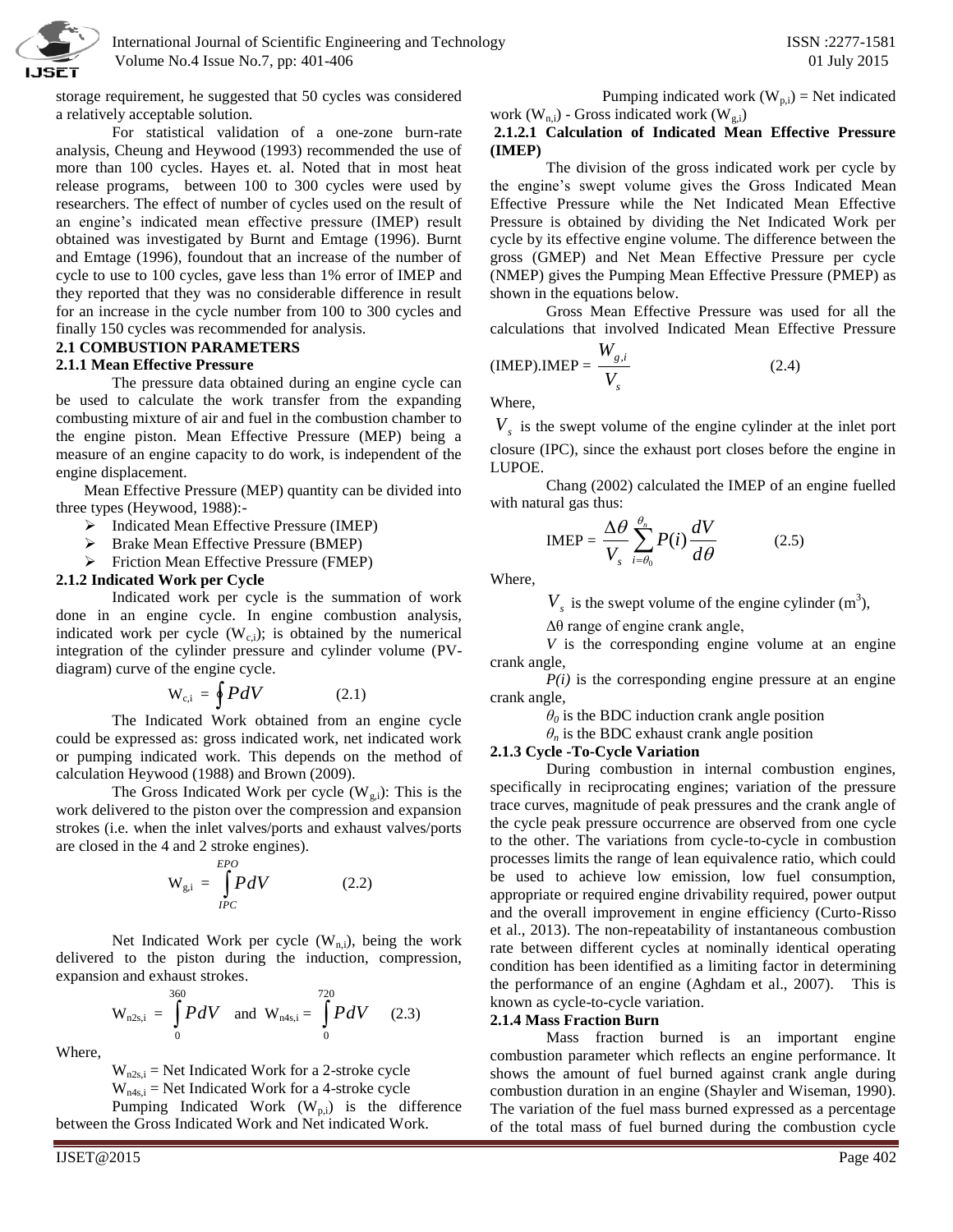

 International Journal of Scientific Engineering and Technology ISSN :2277-1581 Volume No.4 Issue No.7, pp: 401-406 01 July 2015

gives a direct indication of the quality of combustion. The mass fraction of fuel burned can be obtained through different existing models.

Over the years, mass fraction burned has been calculated or estimated with filmed flame images, from optical accessed research engines and bombs, the Vibe (Wiebe) function, the Rassweiler and Withrow method, the Matekunas pressure ratio method and the cosine burn-rate formula (Klein (2004), Brown (2009), Heywood (1988) Ferguson (1986) and Chang (2002)).

### **2.2 ENGINE PERFORMANCE**

The performance of an engine can be evaluated using various engine performance parameters. These parameters include: (i) indicated power (ip) (ii) brake power (bp) (iii) friction power (fp) (iv) indicated and brake mean effective pressures (mep) (v) mechanical and thermal efficiencies (vi) fuel consumption (specific fuel consumption) (vii) volumetric efficiency.

## **2.2.1 Indicated Power**

Indicated power can be defined as the rate of work done by the combusting charge on the piston as evaluated from the indicator diagram obtained from the engine. If the crosssectional area of a piston is given as A and the expanding combusting charge in the engine cylinder exerts a pressure P on the piston's cross sectional area A, the total force exerted on the piston is given as: Force  $F = P.A (N)$ .

Assuming the pressure exerted on the piston remains constant and the piston is forced through a distance L which is equal to 1 meter.

The work done  $W = FL = Pal$ .

If the piston makes n working strokes per second, then the work done per second is given as:

Power Developed =  $PLAn (W)$ 

In real engine operation, the engine cylinder pressure is not constant throughout the cycle. The mean effective pressure of the engine cylinder is calculated and used as P. The power calculated from the in-cylinder engine pressure is called the indicated power.

Indicated Power (ip) = PLAn (W) or PLAn  $*10^{-3}$  (KW).

The number of firing strokes per second in an engine is expressed as n while N represents the engine speed per second.

For a two-stroke engine  $n = N$ For a four-stroke engine  $n = N/2$ 

For a double acting engine  $n = 2N$ 

## **2.2.2 Brake Power**

The power available at the piston is the indicated power and it is measured by the indicator diagram. The useful power finally generated by the engine (available to the crankshaft) is lower than the indicated power because of the power used to overcome friction at the bearings and sliding parts.

The power output of the engine available to the engine crankshaft is known as the brake power or shaftpower. It is called brake power because it is measured by a brake at the crankshaft.

Brake power  $P_b = 2\pi NT = T\omega$  (Watts) Where;

 $T = Fr$  and  $\omega = 2\pi N$ 

The difference between the indicated power and brake power is known as the friction power of the engine.

Friction Power  $P_f = P_i - P_b$ Where,

T is the engine torque, F is engine load,  $\omega$  is the engine speed (rpm),  $r$  is radius and  $P_i$  is the indicated power

## **2.2.3 Mechanical Efficiency**

The mechanical efficiency of an engine is defined as the ratio of the power available to the crankshaft to the power available at the piston i.e. the ratio of engine brake power to the indicated power.

Mechanical Efficiency 
$$
\eta_{th} = \frac{bp}{ip}
$$

# **3.0 DATA ANALYSIS**

Engine torque and brake power data were obtained from a single cylinder four-stoke spark ignition engine test bed were was run on gasoline fuel and a blend of gasoline and biofuel blend. The data were obtained at various engine speeds and were processed based on the following procedures:

- $\triangleright$  The mean of the results obtained with sample sizes of 20, 40, 60 and 100 cycles were processed and compared at various engine speeds, for part and full load conditions.
- $\triangleright$  The percentage difference of the results calculated at various sample sizes were determined by calculating the percentage difference between results obtained with sample sizes of 20, 40 and 60 with results obtained with 100 sample sizes at the various engine speeds considered.

Percentage Difference (PD) (%) =  $\frac{100 \text{ m} \times 100 \text{ m/s}}{100 \text{ s}}$  $\frac{max-X_s}{\sigma} \times$ *X*  $X_{\text{max}} - X_{s}$ 

Mean Percentage Difference (%) = 
$$
\frac{\sum (PD)}{n}
$$

Where,

 $X_{\text{max}}$  is the maximum available sample size,  $X_s$  is the selected sample size and n is the number of values.

## **4.0 RESULTS AND DISCUSSION**

The effect of sample size on the values of the combustion parameters determined was determined. The graphs in figures 1 and 2, show the plots of the engine's brake power and torque respectively, using sample sizes of 20, 40, 60 and 100 for the engine test done with gasoline and gasoline with various degrees of bio-fuel blends. The values were seen to be highest for all engine speeds, for calculations done with 20 samples for brake power and torque determination.

As the sample size increased, slight reduction on the values of the parameters determined were observed with variation between sample sizes reducing with higher values of sample sizes (40, 60,100). The percentage difference in values of determined parameters relative to 100 sample size values are shown in figures 3 and 4 for brake power and torque respectively.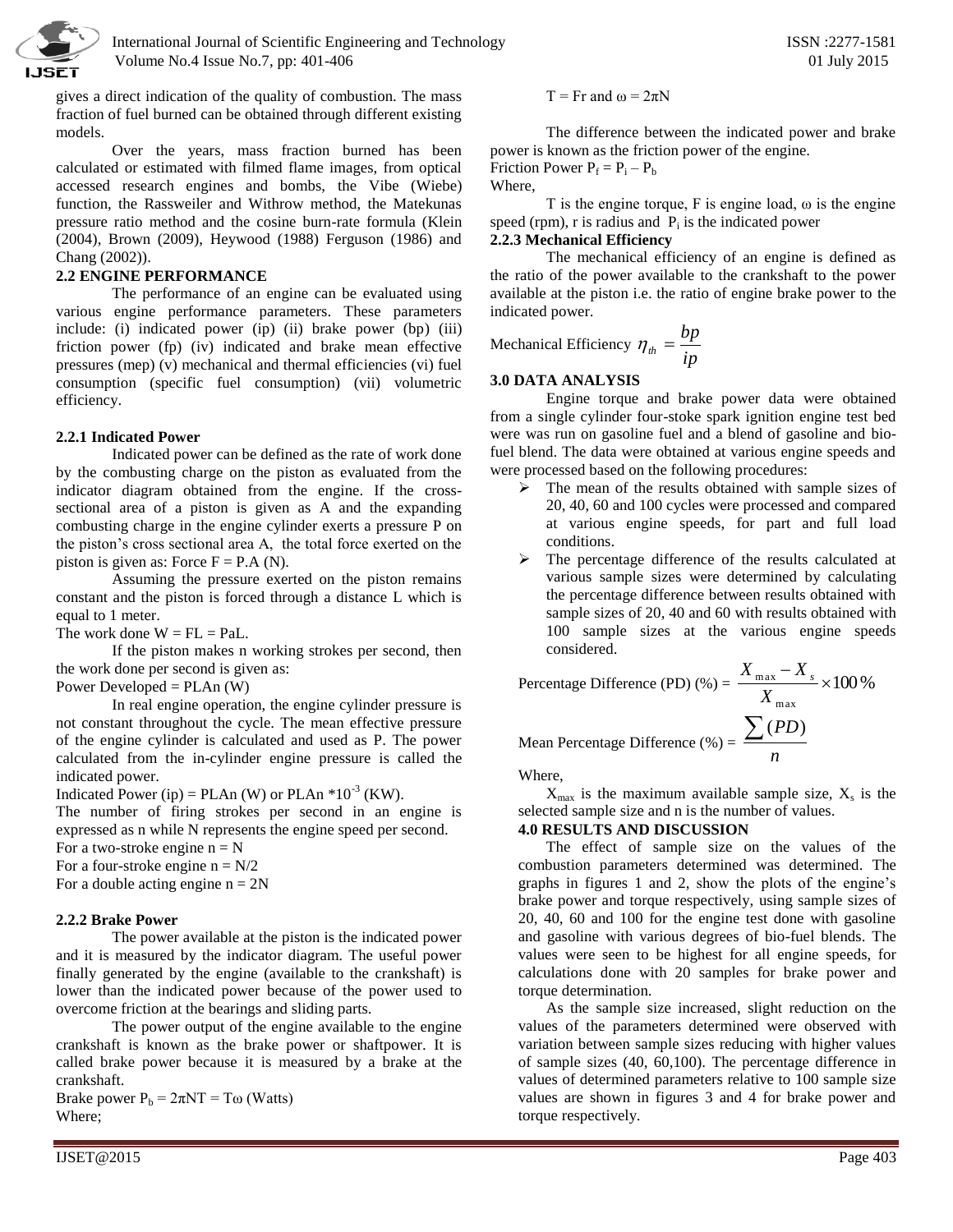



**Figure 1:** Calculated Brake Power using Varying Sample Sizes for (a) Gasoline (b) Gasoline with 1% biofuel blend and (c) Gasoline with 5% biofuel blend



**Figure 2:** Calculated Engine Torque using Varying Sample Sizes for (a) Gasoline (b) Gasoline with 1% biofuel blend and (c) Gasoline with 5% biofuel blend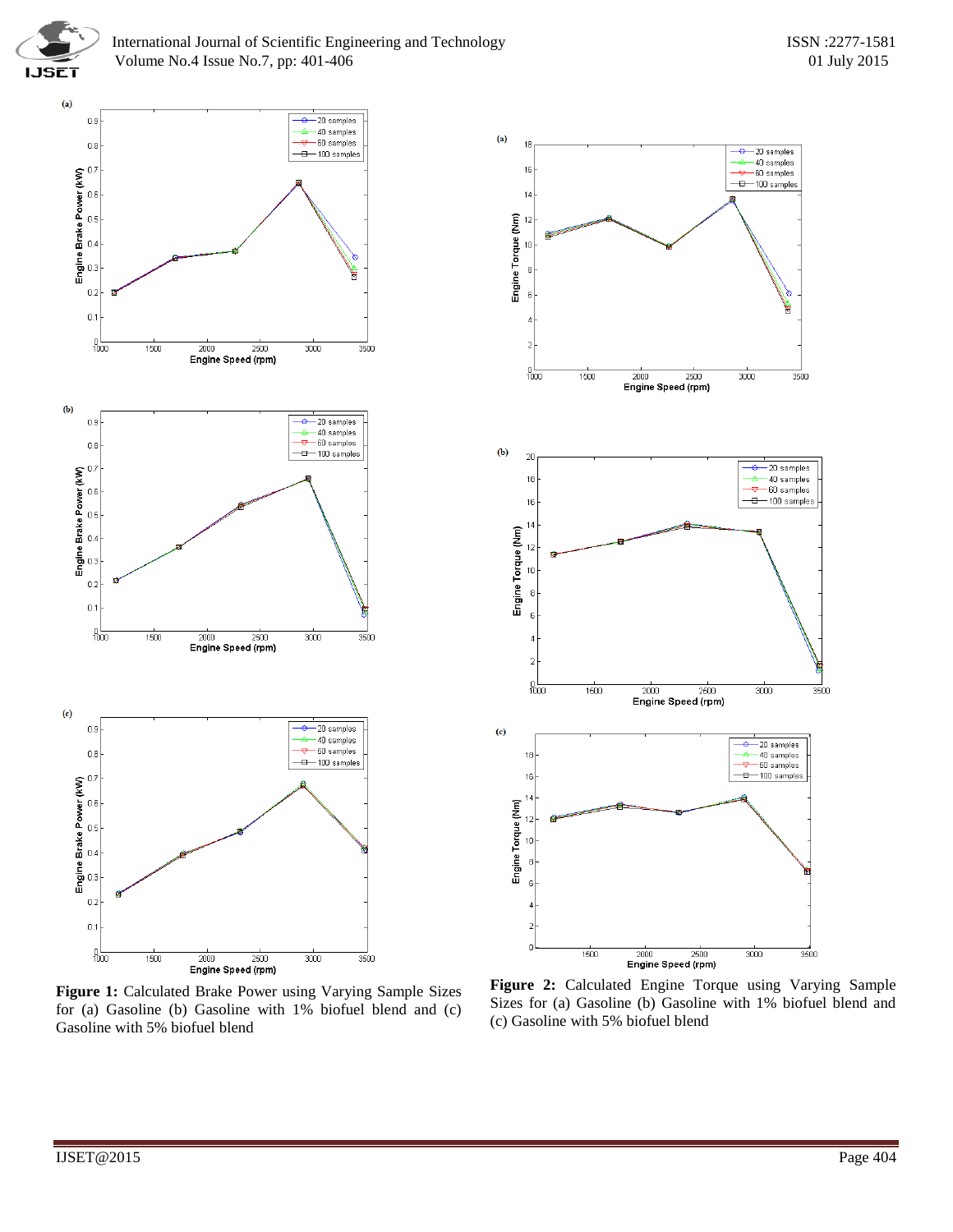

 $(a)$ 



Percentage Difference in Brake Power Relative to 100 Samples (%)  $\circ$ 20 samples  $\Box$ 40 samples  $\ast$ 60 samples  $\overline{0}$  $\frac{1}{1}$  $\ast$  $\frac{1}{\alpha}$ ø  $\ast$  $-2$  $\Box$  $-3$  $\circ$  $\frac{4}{1000}$  $1500$  $3000$ 2000 2500 3500 **Engine Speed (rpm)**  $(b)$  $\overline{2}$ Percentage Difference in Brake Power Relative to 100 Samples (%) 20 samples  $\circ$  $\Box$ 40 samples  $1.5$  $\ast$ 60 samples 8  $0.5$  $\Box$  $\mathbf 0$ Q  $\overline{5}$  $-0.5$  $-1$  $-1.5$  $\Box$  $\cdot$ <sub>2</sub>  $\circ$  $-2.5$  $\frac{3}{1000}$ 1500 2000 2500 3000  $\overline{3500}$ Engine Speed (rpm)  $(c)$ Percentage Difference in Brake Power Relative to 100 Samples (%) 20 samples  $\circ$  $\ddot{\circ}$  $\frac{\Box}{*}$ 40 samples  $0.5$ 60 samples  $\frac{\Box}{\Box}$  $\boldsymbol{0}$  $-0.5$  $-1$  $\Box$  $\ast$  $\Box$  $-1.5$  $\bar{\text{o}}$  $\Box$  $\circ$  $-2$  $-2.5$  $\circ$  $-3$  $-3.5$  $\frac{1}{1500}$  $\frac{1}{2000}$  $2500$  $\frac{1}{3000}$  $\frac{1}{3500}$ Engine Speed (rpm)

**Figure 3:** Percentage difference in brake power value relative to 100 samples (a) Gasoline (b) Gasoline with 1% biofuel blend and (c) Gasoline with 5% biofuel blend.

**Figure 4:** Percentage difference in brake power value relative to 100 samples (a) Gasoline (b) Gasoline with 1% biofuel blend and (c) Gasoline with 5% biofuel blend.